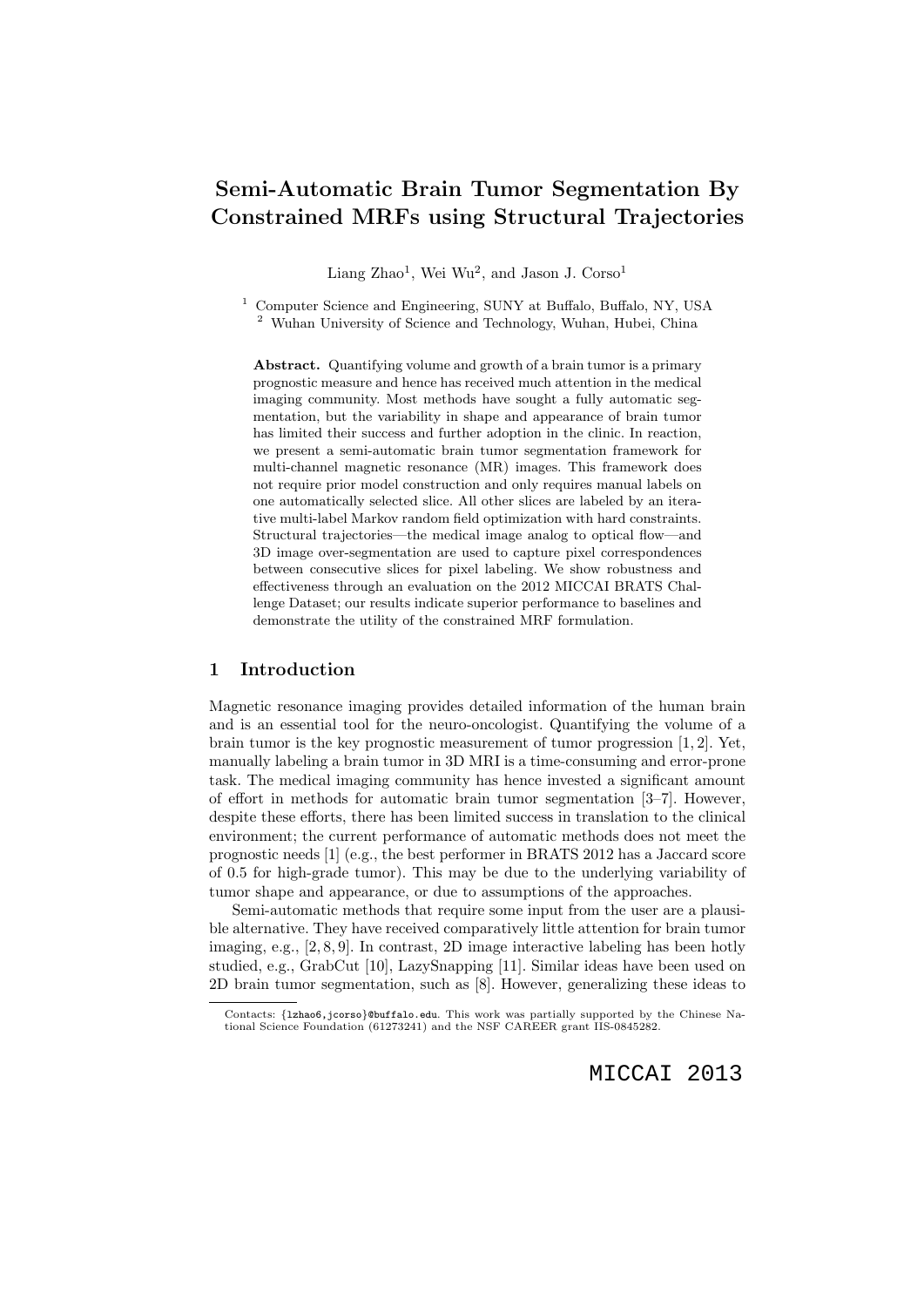#### 2 Liang Zhao, Wei Wu, and Jason J. Corso

3D is non-trivial. The interaction mechanisms in these papers, such as drawing lines to specify foreground and background, moving a square brush or lasso, or giving a bounding box, are no longer trivial tasks in a 3D volume for complex objects, tumor and edema. Recently, some approaches for object segmentation in 3D medical images by iterative energy optimization based on shape model were proposed [12, 13]. However, compared to some organs, such as the liver, the edema and tumor shape are comparatively harder to model.

We propose an alternative mechanism for incorporating human input in semiautomatic brain tumor segmentation. Our main idea is based on the assumption that pixels with the same label in consecutive slices will have a similar feature distribution and strong spatial correspondence. Hence, we require the human to manually label only one slice (using standard 2D annotation techniques) and then all other slices are sequentially labeled based on a constrained Markov random field model. The constraints in the model are created based on a 3D notion of optical flow, which we call structural trajectories, and on over-segmentation. The initial slice to be labeled is automatically selected based on an asymmetry heuristic. Our thorough experiments on the BRATS 2012 data set [3] demonstrate the potential of our approach with limited input of only one manually labeled slice (our Jaccard score for high-grade tumor is 0.75, which is a 50% improvement over the best fully automatic method). To the best of our knowledge, this is the first time an optical flow-like calculation has been used to provide a global 3D structural consistency measure for brain tumor segmentation.

# 2 Methods

Our proposed semi-automatic segmentation approach labels the volume sliceby-slice using a constrained Markov random field (MRF) energy minimization on neighboring slices. In this procedure, the structural correspondence between adjacent slices is detected by optical flow estimation, which we call structural trajectories and helps in the iterative pixel labeling as hard constraints.

Given a sequence of slices,  $S = \{s_i, i = 1 : n\}$ , the whole procedure of the proposed approach is as follows:

- 1. Compute structural trajectories  $TR = \{tr_j, j = 1...M\}.$
- 2. Select the most asymmetric slice  $s_{i_{max}}$ .
- 3. Label pixels in  $s_{i_{max}}$  as tumor, edema, or background manually.
- 4. In  $s_{i_{max}+1}$  to  $s_n$  and  $s_{i_{max}-1}$  to  $s_1$ , label pixels slice-by-slice with Alg. 1.

## 2.1 Slice Selection by Asymmetric Area Detection

Consider a 3D MRI brain image,  $Img.$  We first flip it sagittally, yielding  $Img_{mirror}$ and then refine it with a non-rigid 3D registration  $|14|$  to the original Img. We then compare the refined flipped image  $Im g_r$  to  $Im g$  to look for regions of high asymmetry. Concretely, for pixel  $p \in Img(x, y, z)$ , let  $I(p)$  be its feature vector (4D MRI). To define  $Asym(p)$ , we measure local asymmetry of p:

$$
Asym(p) = min_{q \in N(p)} ||I(p) - Imgr(q)|| \qquad (1)
$$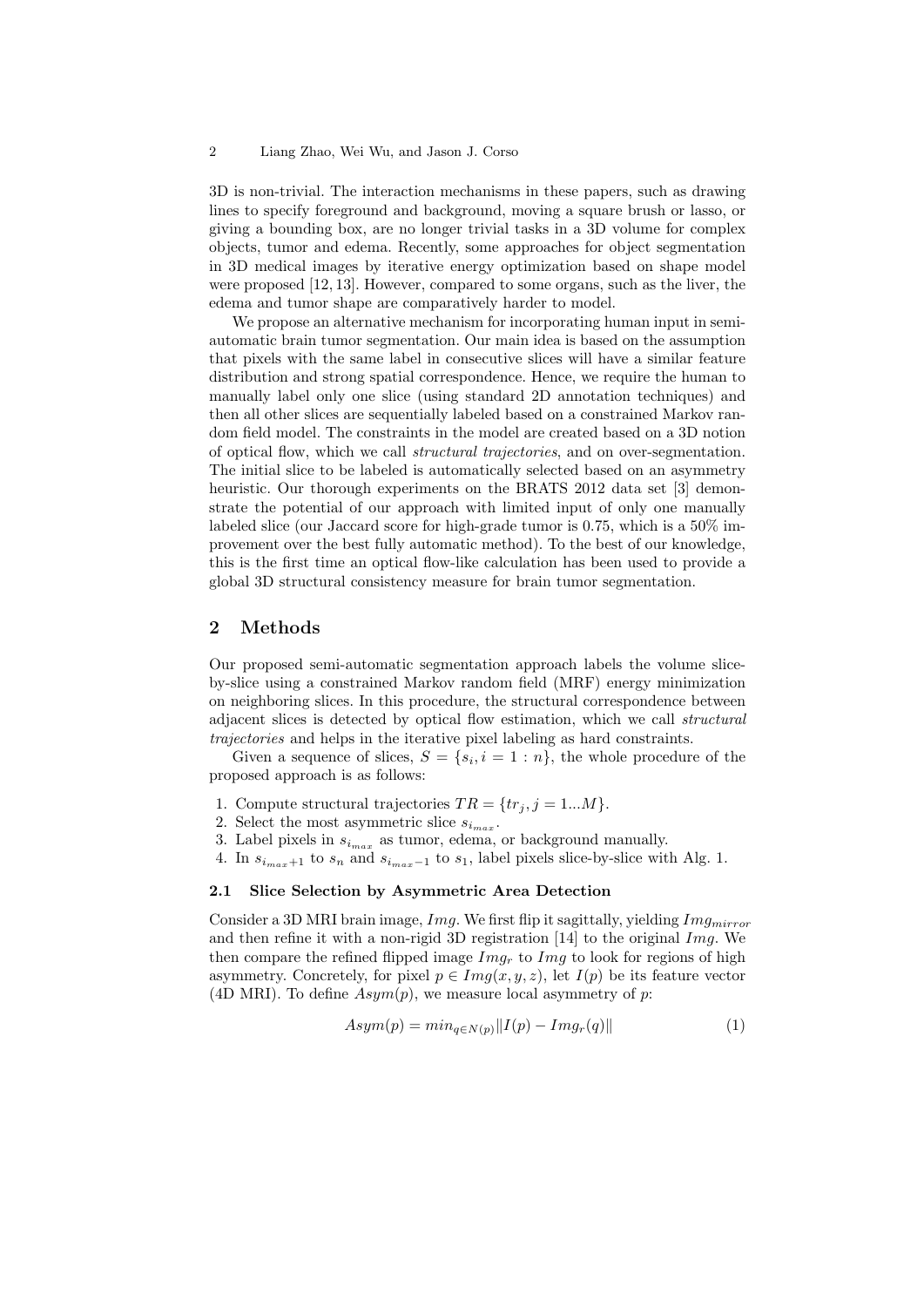Algorithm 1 Sequential Optimization on Three Consecutive Slices

**Input:** Three consecutive slices,  $\{s_i, s_k, s_{2k-i}\}(k = i \pm 1)$ . Labels of pixels in  $s_i$ . **Output:** Labels of pixels in  $s_k$ 

- 1: Estimating the intensity distributions on  $s_i$  with GMM
- 2: Selecting some pixels in  $s_k$  to label by estimating the constraints between  $s_i$  and  $s_k$ . Calling the set of these pixels  $Cons_k$  (Sec. 2.3, 2.4)
- 3: Labeling pixels in  $s_k \setminus Cons_k$  by MRF optimization on  $J_{i+1} = \{s_i, s_k, s_{2k-i}\}\$  with hard constraints on the labeled pixels. (Sec. 2.4)

where,  $N(p)$  is the neighborhood of p. We use Otsu's Method [15] on  $Asym(p)$ ,  $p \in I$ , resulting in the threshold  $\theta_{Aysm}$  and define the most asymmetric slice:  $i_{max} = \arg \min_i \sum_{p \in s_i} \mathbf{1}(Asym(p) \ge \theta_{Aysm}),$  where  $\mathbf{1}(\cdot)$  returns 1 if the argument is true and 0 otherwise.

## 2.2 Annotation

For manual annotation of the selected slide, we have developed an interface that allows the human to make labels (*Tumor*, *Edema* and *Background*) in all four channels. The interface supports drawing rectangles and curves with the mouse. When a pixel is labeled in one channel, it will be labeled in all the other three channels in the same time in the interface. This approach has been a minimal burden on the user as the asymetric slice typically finds large tumor and edema regions and at the same time, our method is robust to minor errors in initial labeling (see Sec. 2.4 for details). A novice annotator with no background on medicine spends about 2–4 minutes (used in this paper).

#### 2.3 Structural Trajectories

To exploit the 3D structural consistency of the MRI volume, we develop a method to constrain the ultimate pixel label problem based on tracking voxels through the volume, which we call structural trajectories. Ultimately, these will form constraints for our MRF formulation (i.e., linking a tumor pixel in one slice to the corresponding tumor pixel in the next slice, if it exists, and analogously for the other types of tissue). We use an optical flow algorithm [16] to track points between neighboring slices by successive registrations, resulting in spatially dense trajectories, capturing the global correspondence of pixels over the whole volume.



Fig. 1. Example trajectories.

First, we register neighboring slices by minimizing intensity and gradient pixel matching scores [17]. Given a sequence of slices  $S = \{s_i, i = 1...n\}$ , define a structural trajectory to be a sequence of pixels:  $tr_j = \{p_t^j | p_t^j \in s_t, t =$  $t_0...t_1, 1 \le t_0 \le t_1 \le n$ . Trajectories hence capture slice-to-slice pairwise pixel correspondence (Fig. 1), even if the pair of pixels are not neighboring. In a brain MRI 3D image, a point trajectory refers to a sequence of physical points in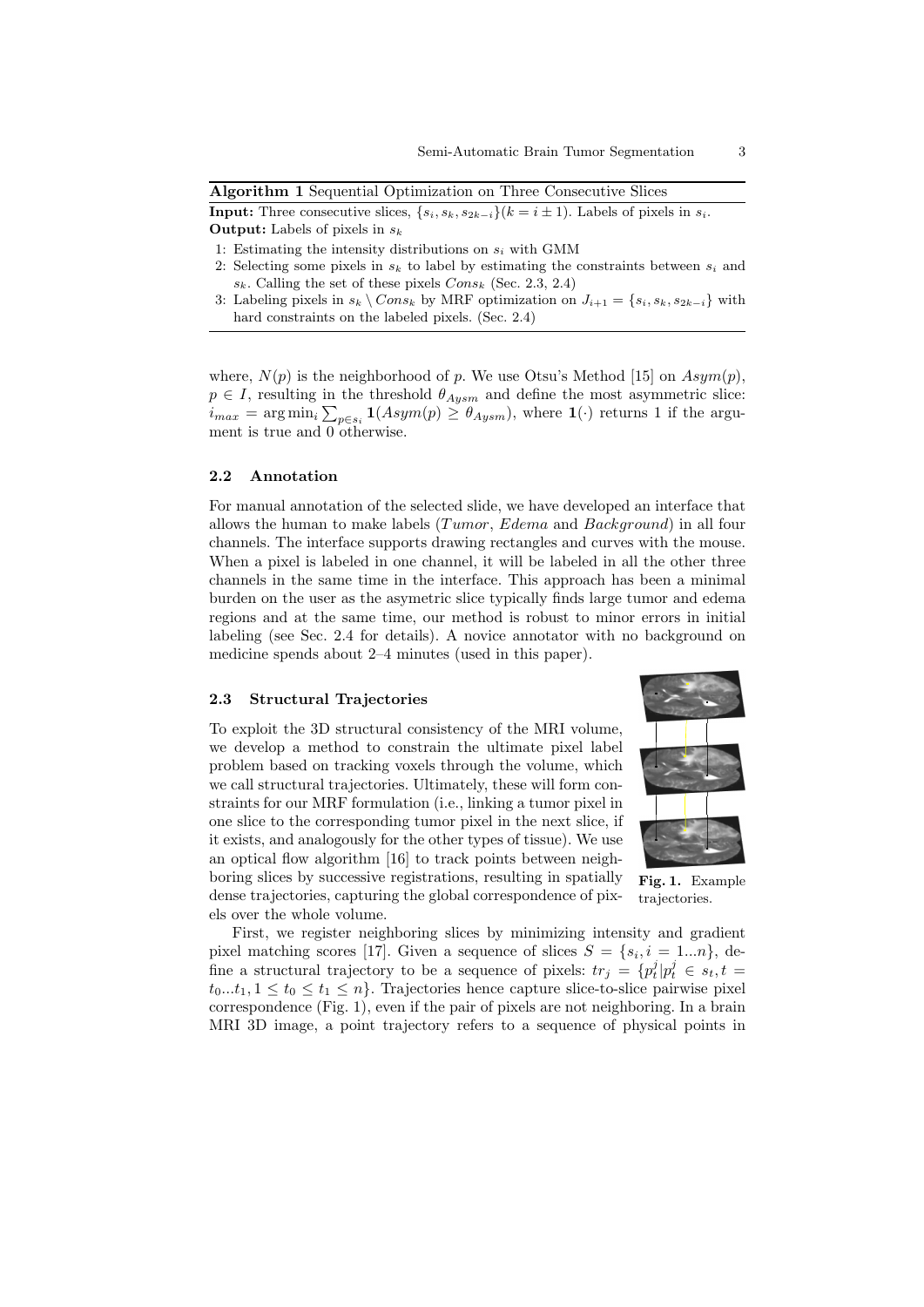Algorithm 2 Over-Segmentation Based Local Consistency

Input:  $J_k = s_i, s_k, s_{2k-i}$ 1: for  $label1 \in \{tumor, edema, background\}$  do 2: Defining  $s_i^{label1}$ , such that  $I(s_i^{label1}(x,y)) = I(s_i(x,y)) * \delta(f_{(x,y)}) = label1$ 3: Defining  $J_k^{label1} = \{s_i^{label1}, s_k, s_{2k-i}\}$ 4: Making over-segmentation on  $J_k^{label1}$ , resulting in a set of segments,  $SEG^{label1} =$  ${Seg<sub>j</sub><sup>label1</sup>, j = 1...T}$  using the method of [18] with the implementation of [19] 5: Defining  $L_k^{label1} = \{p \in s_k | \exists [Seg1 \in SEG^{label1}, q \in s_i], s.t. f_q == label1, p \in S_k \}$ Seg1,  $q \in Seg1$ 6: end for 7:  $Cons1_k^{tumor} \leftarrow L_k^{tumor} \setminus (L_k^{edema} \cup L_k^{background})$ 8:  $Cons1_k^{edema} \leftarrow L_k^{edema} \setminus (L_k^{tumor} \cup L_k^{background})$ 9:  $Cons1_k^{background} \leftarrow L_k^{background} \setminus (L_k^{edema} \cup L_k^{tumor})$ 

brain which intensities are successively similar. We use the point tracking with forward-backward checking method to compute the trajectories. To the best of our knowledge, this is the first time an optical flow-like computation has been used to enforce structural consistency in 3D MRI brain tumor segmentation.

#### 2.4 Constrained MRF Pixel Labeling

Given the label of pixels of  $s_i$ , we define a traditional Markov random field on pixels of  $J_k = \{s_i, s_k, s_{2k-i}\}\$ .  $(k = i \pm 1)$ . In this pixel labeling problem we have a 3D image  $J_k$  with a 6-connected neighborhood system N and a set of labels  $L = \{tumor, edema, background\}$ . A labeling f assigns a label  $f_p \in L$ . The feature vector of p is defined as  $I(p)$ . The goal is to find a labeling minimizing an energy function of the form,

$$
E(f) = \sum_{p \in J_k} D_p(f_p) + \sum_{(p,q) \in N} V_{pq}(f_p, f_q)
$$
\n(2)

where  $D_p(f_p) = -log(P(I(p)|f_p))$  is the data term and smoothness is

$$
V_{pq}(f_p, f_q) = Smoothness(f_p, f_q) \times \exp(-\alpha * Dis(I(p), I(q), \Sigma))
$$
 (3)

where *Smoothness* is a  $3 \times 3$  non-negative matrix,  $\alpha$  is a positive scalar,  $Dis(\cdot)$ is Mahalanobis distance,  $Dis(x, y, \Sigma) = \sqrt{(x - y)^T \Sigma^{-1}(x - y)}$ .  $\Sigma$  is computed with the training data.

**Estimation of Intensity Distribution:** Using the labeled pixels in  $s_i$  as training data, we model the node-class likelihoods  $P(I(p)|f_p)$  as a Gaussian mixture (GMM). Let  $\Sigma$  be the covariance matrix of  $\{I(p)|p \in s_i, f_p == \text{background}\}.$ 

**Estimation of Constraints:** With the constraints between  $s_i$  and  $s_k$ , we use two different methods to select two sets of pixels in  $s_j$  to label; here a constraint means that we will fix the label of the pixel during inference use it to propagate the labels to neighboring unconstrained pixels (see Sec. 2.5 for details).

Erosion-like Processing with Over-Segmentation: The basic idea is that if a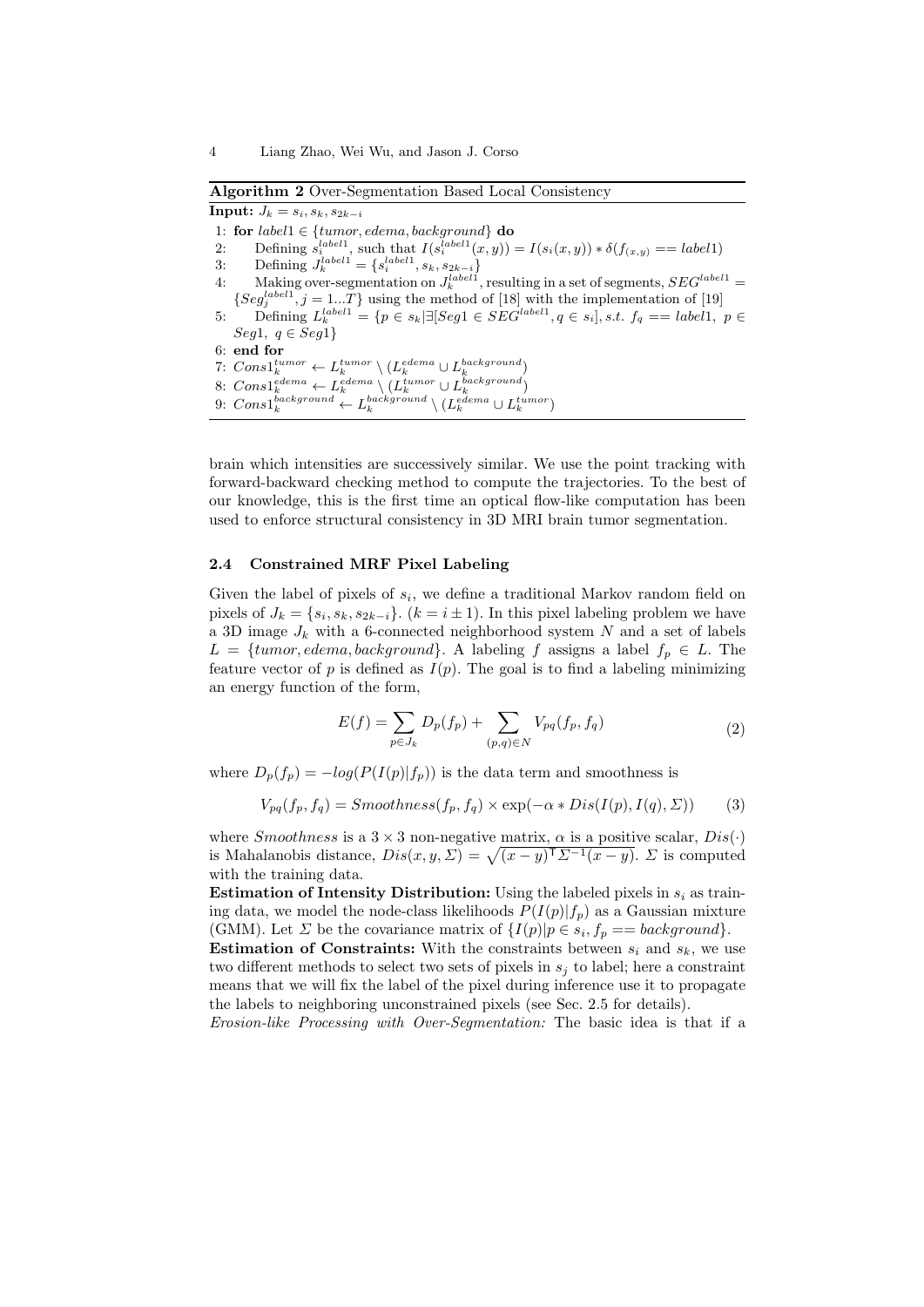Algorithm 3 Local Modification of Structural Trajectories

|     | 1: for $q \in s_i$ do                                                            |  |
|-----|----------------------------------------------------------------------------------|--|
| 2:  | $NEAR(q) = \arg \min_{p \in s_k} (  I(p) - I(q)  ) pre(p) \in N(q))$             |  |
|     | $3:$ end for                                                                     |  |
|     | 4: for $p_0 \in s_k$ do                                                          |  |
| 5:  | $voter_1(p_0) = \{q \in s_i   p_0 = NEAR(q)\}\$                                  |  |
| 6:  | $cr(p_0) = \arg \min_{q \in v \text{oter}\_1(p_0)} (  I(p) - I(q)  )$            |  |
| 7:  | $dis_{cr}(p_0) =   I(p_0) - I(cr(p_0))  $                                        |  |
| 8:  | $voter(p_0) = \{q \in voter_1(p_0) \}$                                           |  |
|     | $9:$ end for                                                                     |  |
|     | 10: for $label1 \in \{tumor, edema, background\}$ do                             |  |
| 11: | $Cons2_k^{label1} \equiv \{p \in s_k   \forall [q \in voter(p)], f_p = label1\}$ |  |
|     | $12:$ end for                                                                    |  |
|     |                                                                                  |  |

pixel is grouped (in the over-segmentation) with other pixels of different labels on  $s_i$ , then its labeling has a high uncertainty and it should hence not be selected as a hard-constraint, which makes our method robust to minor errors in the labeling. The estimation process is performed according to Alg. 2.



Fig. 2. Local modification of structural trajectories.

Local Modification of Structural Trajectories: Structuraltrajectories cross slices and there is strong correspondence between the pixels in the same trajectory. We make a local modification of these trajectories to select some pixels in  $s_k$  to label.

For a pixel  $p_0 \in s_k$ , let  $pre(p_0)$  be the pixel in  $s_i$  and in the same trajectory with  $p_0$ . Obviously,  $p_0$  is likely to have the same label with  $pre(p_0)$ . Let voter( $p_0$ ) be the set of pixels in  $s_i$  that have the same label with  $p_0$ . Define  $Cons2_k^{label1}$  as the set of pixels in  $s_k$  that we select to label as *label* 1. Alg. 3 shows how to compute  $Cons2_k^{label1}$  and Fig. 2 gives a visualization. We then intersect the two constraint sets,  $Cons_k^{label1} = Cons1_k^{label1} \bigcap_{k} Cons1_k^{label1}$  where  $label1 \in \{tumor, edema, background\}$  and  $Cons_k = \cup Cons_k^{label1}$ , as a conservative step since these will be used as hard constraints in the MRF optimization (all pixels in  $Cons_k^{label1}$  are given label *label* 1), which we discuss next.

# 2.5 Optimizing MRF with Hard Constraints

In  $J_k = \{s_i, s_k, s_{2k-i}\}\$ , we have pixels in  $s_i \cup Cons_k$  labeled. Hence, the Markov random field on  $J_k$  is constrained by the labeled pixels. We implement these hard constraints through with the following MRF conversion. We define  $H_k =$  $s_i$  ∪  $Cons_k$ ,  $J_k^H = J_k \setminus H_k$ . We can define a new MRF on  $J_k^H$  with the same neighborhood system  $N$ , which has no hard constraints. To make the two MRFs equivalent, we define a new energy function based on the original one in Eq. (2):

$$
E^{H}(f^{H}) = \sum_{p \in J_{k}^{H}} D_{p}^{H}(f_{p}^{H}) + \sum_{(p,q) \in N} V_{pq}^{H}(f_{p}^{H}, f_{q}^{H}).
$$
\n(4)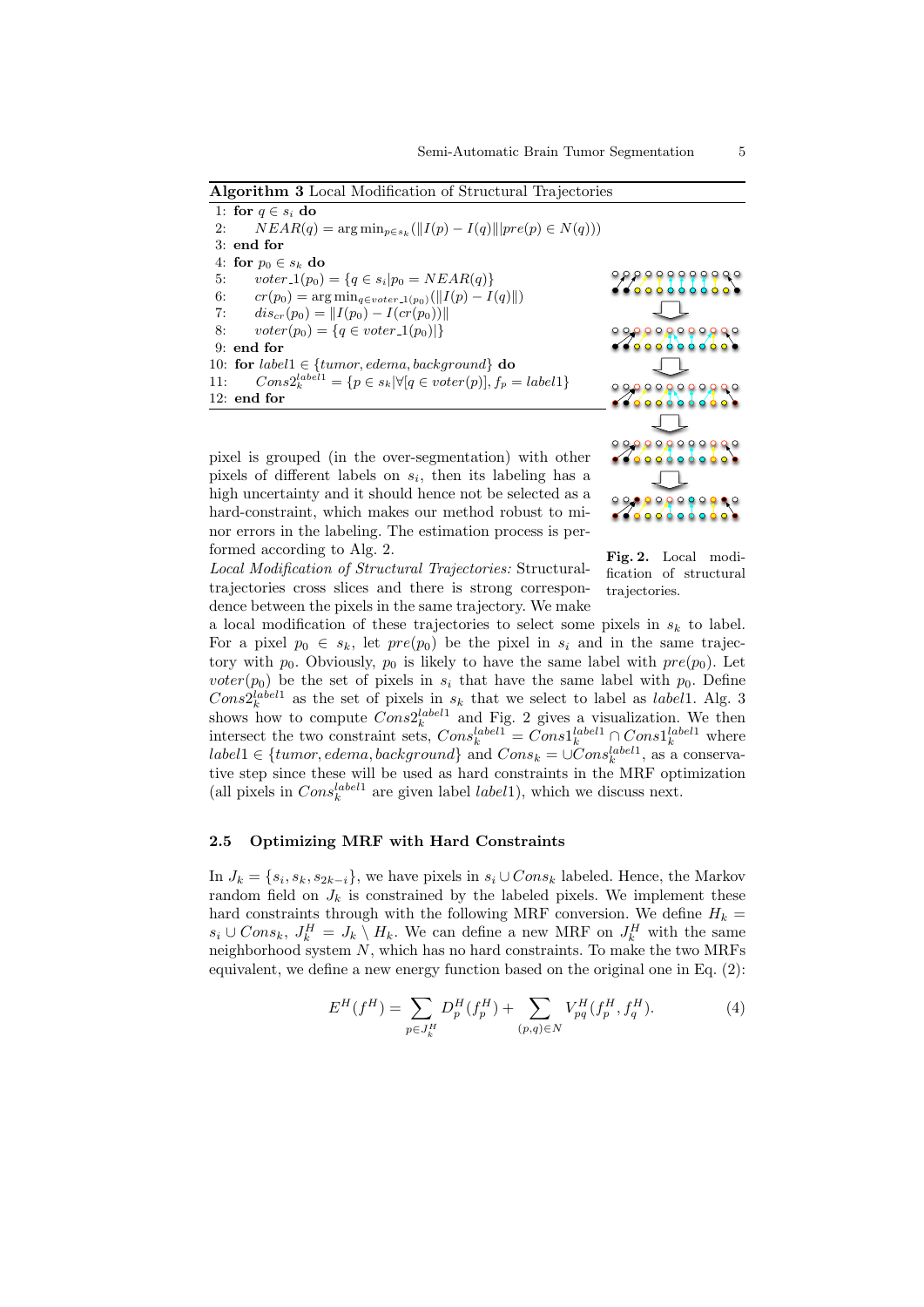6 Liang Zhao, Wei Wu, and Jason J. Corso

$$
D_p^H(f_p^H) = D_p(f_p^H) + \sum_{(p,q)\in N, q\in H} V_{pq}(f_p^H, f_q^H)
$$
\n(5)

$$
V_{pq}^{H}(f_{p}^{H}, f_{q}^{H}) = V_{pq}(f_{p}^{H}, f_{q}^{H})
$$
\n(6)

It is easy to prove, if  $\forall p \in J_k^H$ ,  $f_p = f_p^H$ , then  $E^H(f^H) = E(f)$ . Hence, we can optimize  $E(f)$  on  $J_k$  by optimizing  $E^H(f^H)$  on  $J_k^H$ . Our MRF is a conventional multi-class MRF, we hence optimize with the alpha-expansion graph cut [20].

# 3 Experiments and Results

Data Set: We evaluate our method on 2012 BRATS Training Data [3], which is now the standard benchmark for brain tumor segmentation research. This dataset contains 30 cases from patients with high- and low-grade gliomas. The data has four channels, T1, T2, T1C and FLAIR; the feature  $I(p)$  in our experiment is hence a 4D vector. The typical volume size is about  $130 \times 170 \times 170$ . We also evaluate our method on 2012 BRATS Challenge Data [3], which contains 11 high- and 4 low-grade gliomas from patients, and compare the result with a state-of-the-art semi-automatic method, Tumor-cut [9]. The gold standard labels are not given and DICE scores of Tumor and Complete Tumor(Tumor+Edema) are computed by an online evaluation infrastructure (hence we avoid a bias by the human annotator, who has never seen the gold standard). The DICE Scores of [9] are given by 2012 BRATS [3].

**Parameters:** The MRF parameter  $\alpha$  is set to 0.001 and Smoothness is given by Table 1 based on empirical experiments.

| $Smoothness$   bg   tumor   edema |  |  |
|-----------------------------------|--|--|
| bε                                |  |  |
| tumor                             |  |  |
| edema                             |  |  |

Baselines and Metrics: We use the Jaccard and DICE metrics in our evaluation.  $j^*$ 

refers to our method. We define a set of appropriate baselines: to evaluate the hard constraints from the structural trajectories and the over-segmentation, denote the baseline without any hard constraints as  $j<sup>B</sup>$ . We also assess the value of the structural trajectories, which are global through the whole volume, with respect to the local over-segmentation constraints;  $j<sup>L</sup>$  uses only the local oversegmentation. We follow the exact evaluation regime specified in [3].

Results: We show the quantitative results in Table 2. As a point of comparison to the current state of the art fully automatic method, we also compare our results to supervised automatic method [21] on the same dataset (denoting it  $j^A$ ), which won the first prize in the BRATS Challenge 2012 [3]. Although this comparison will clearly favor our semiautomatic method, we show it to get a sense of what value our approach

Table 1. Smoothness term.



Fig. 3. Example results. Top: results of our method (Tumor: Red; Edema: Green). Middle: gold standard. Bottom: T1C-MRI.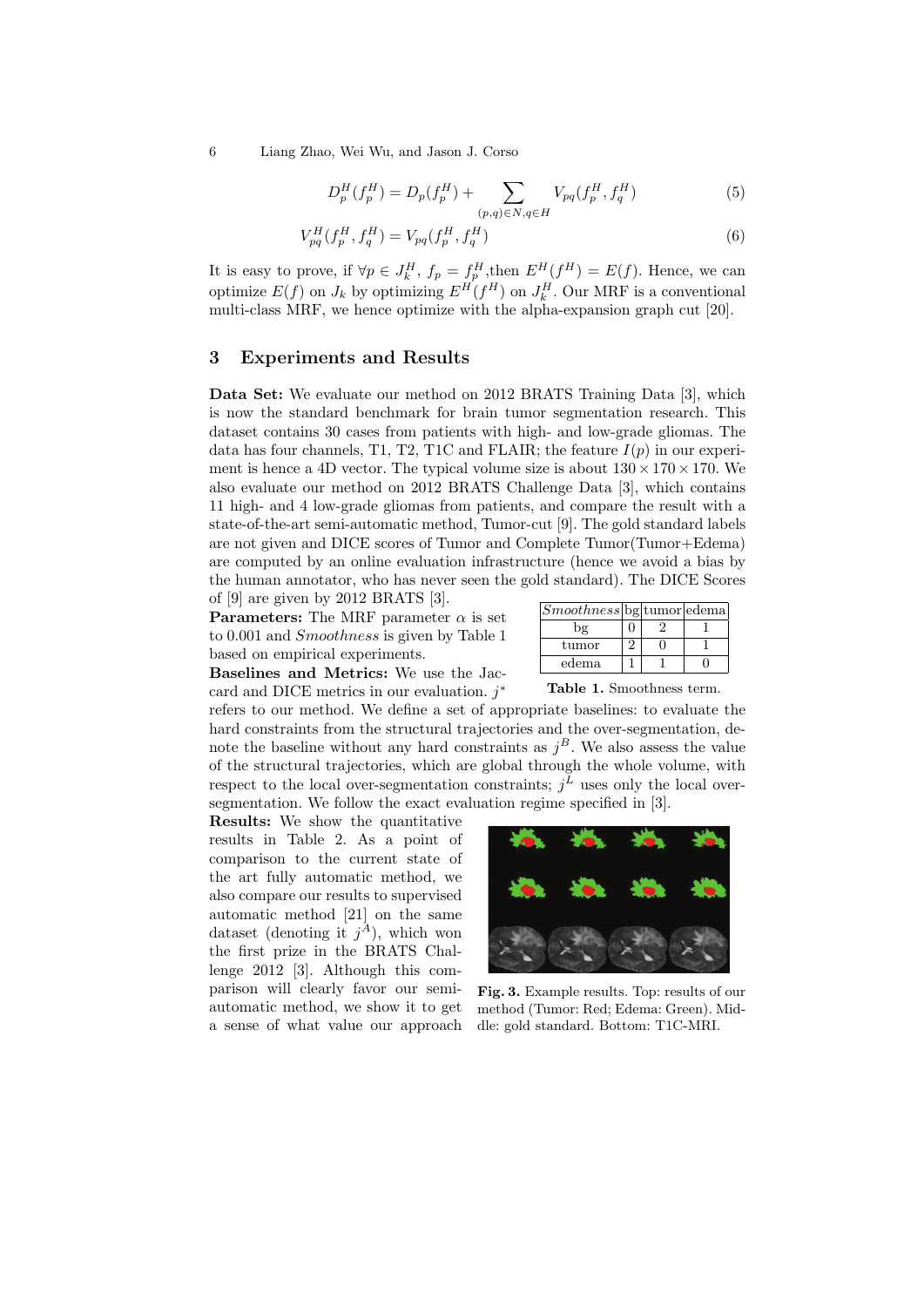| <b>BRATS</b> Training Set |             |  |               |                 |            |       | <b>BRATS</b> Challenge Set |                                                                                                                               |  |                   |
|---------------------------|-------------|--|---------------|-----------------|------------|-------|----------------------------|-------------------------------------------------------------------------------------------------------------------------------|--|-------------------|
| Tumor                     |             |  | Edema         |                 |            | Tumor |                            | Complete tumor                                                                                                                |  |                   |
|                           | $i^L$ $i^*$ |  | $\cdot$ $i^A$ | $\mathcal{A}^B$ | $\pm iL +$ |       |                            |                                                                                                                               |  |                   |
|                           |             |  |               |                 |            |       |                            | High-grade $[0.121] 0.653$   <b>0.750</b> $[0.500] 0.113$   0.451   <b>0.629</b>   0.450     0.683 $\pm$ 0.242   <b>0.694</b> |  | $0.835 \pm 0.089$ |
|                           |             |  |               |                 |            |       |                            | Low-grade $[0.072]0.564]0.657]0.360]0.050]0.144]0.215]0.230]0.563\pm0.345]0.324]$                                             |  | $0.848 \pm 0.087$ |

Table 2. Comparative Jaccard scores on BRATS Training Set and DICE scores on BRATS Challenge Set: our method  $(j^*)$ , no hard constraints  $(j^B)$ , no structural trajectories  $(j^L)$ , the best fully automatic method [21] from [3]  $(j^A)$ , and the state-of-the-art semi-automatic Tumor-cut $(j<sup>T</sup>)$  [9].

yields. Note that not all of the semi-automatic methods in Table 2 outscore the automatic counterparts. The results clearly demonstrate that the proposed semi-automatic method, which requires only one slice to be labeled by a human, outperforms the best fully automatic method [21] by a significant margin on all cases except the low-grade edema class, which is known to be challenging. The results also indicate the value of both the local over-segmentation constraints and the global structural trajectories. The average runtime of one case is about 5 minutes in Matlab. Fig. 3 shows an example.

Failure Modes: Mode 1: In some cases, especially low-grade cases, tumor or edema is not successive slice-by-slice. In these cases, because we cannot estimate the feature distribution accurately and no pixel correspondence is available, our results may just contain some connected components of tumor or edema. Mode 2: Let A be a small homogeneous region contained in slice  $s_k$ . If its feature distribution is very different from any of the feature distribution of tumor, edema or background estimated by the previous labeled slice  $s_i$ , and it is strongly adjacent to both of two different tissues (e.g. tumor and edema), then the pixel labeling of A by MRF optimization will not be accurate.

# 4 Conclusion

In this work, we have proposed a novel semi-automatic brain tumor segmentation method. We just need to ask for a manual labeling on a single slice, which is selected automatically based on asymmetry. All the other slices are labeled iteratively with the local intensity distribution and both global and local constraints in a constrained MRF framework. The constraints are extracted automatically based on an optical flow-like measure, which is the first time such a structural global measure has been used for brain tumor segmentation, to the best of our knowledge. Our method does not depend on the assumption that training data and testing data have similar intensity distribution or similar shape prior, unlike many existing methods. Our experiments demonstrate that the proposed approach yields significant improvements over fully automatic methods (e.g., 50%) in most cases, as expected, and the novel structural constraints greatly improve the MRF optimization over the conventional MRF labeling.